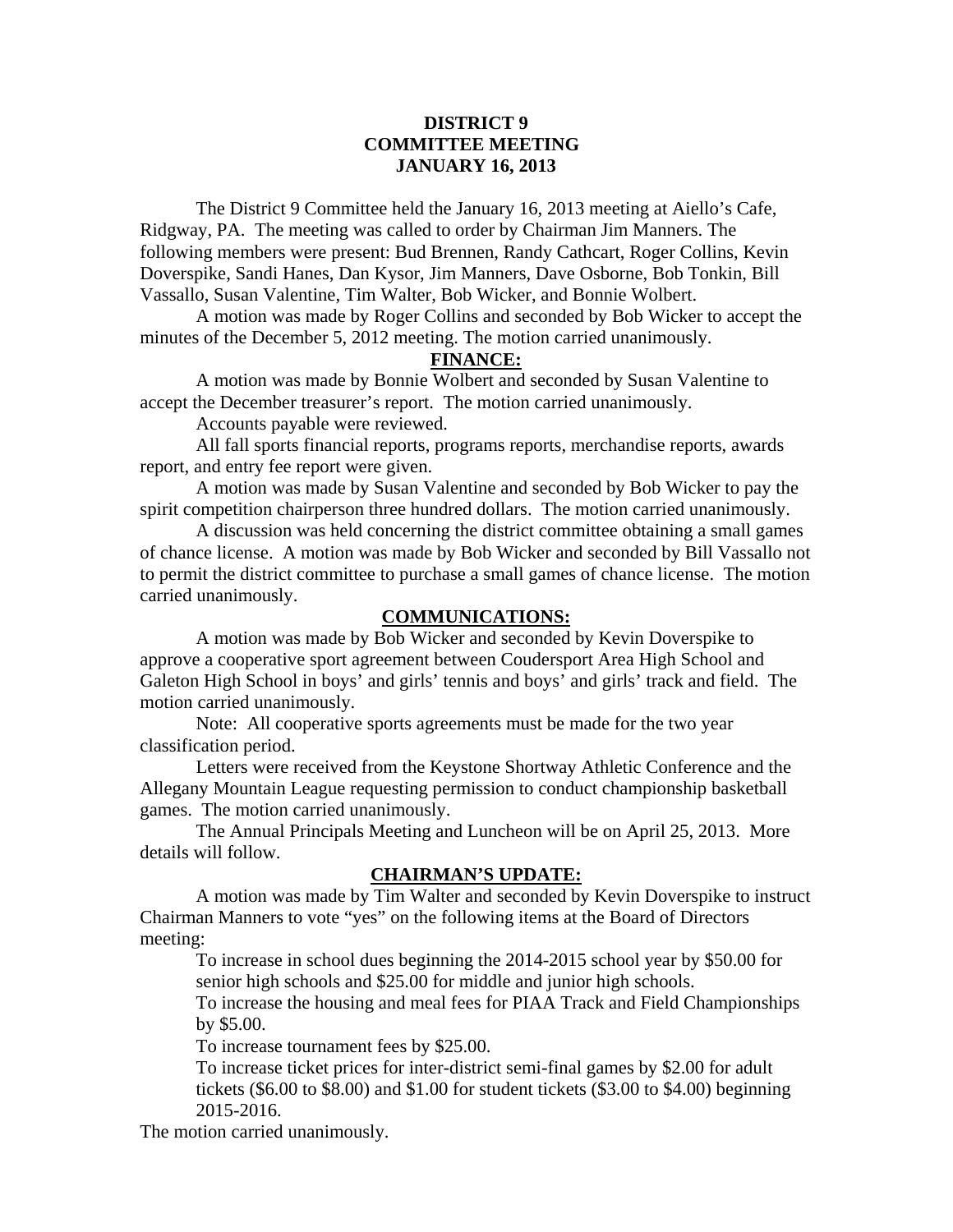Other items of interest included:

Beginning 2014 schools need to hire a cross country official.

Increased the amount of an award an athlete may receive from \$200.00 to \$500.00.

An appeal for a hearing must come from a schools' principal and not from a parent.

How to correct mistakes on reporting enrollment numbers will be discussed.

A "bullying-misconduct" clause will be added to the transfer rule.

## **ADMINSITRATIVE:**

Thus far, there have been 29 transfer requests presented to the district committee. The number of foreign exchange student requests has decreased.

 A request is generally made to the home school for indoor athletic events inquiring if they would like to provide a student to sing the Nation Anthem. If they do not provide a singer, the visiting is asked.

 If an out of the ordinary event occurred the day of the district cross country, the event could be held on Monday.

# **ADMINSITRATIVE COMMITTEES:**

## **AWARDS:**

 Medals will be presented at the district swimming and diving championship event. **OFFICIALS:** 

 A motion was made by Bud Brennen and seconded by Sue Valentine to instruct Chairman Manners to write a letter to district schools explaining items that are permitted and not permitted at indoor district and inter-district events. The motion carried unanimously.

## **ELECTION:**

 The date to declare running for a position on the District 9 Committee is March 1, 2013.

## **SEEDING:**

 There will be a meeting prior to the June committee meeting to evaluate the seeding process in all sports.

## **SPORTSMANSHIP:**

Thus far in District 9, there have been eleven disqualifications.

## **SPORTS SPECIFIC COMMITTEE:**

## **FOOTBALL:**

Prior to the June committee meeting the football committee will meet.

# **BASKETBALL, SWIMMING, AND WRESTLING:**

Paperwork for the winter sports has been sent to district schools.

#### **WRESTLING:**

In team wrestling, "AA" schools will wrestle for a "true" second place.

## **SWIMMING AND DIVING:**

The District 9 Swimming and Diving Meet will be at Clarion University on March 2, 2013. The coaches' meeting will be at 9:00 and the first event will be at 10:05.

 A motion was made by Sandi Hanes and seconded by Bud Brennen to pay the officials \$150.00 for the event. There will be three sessions to complete the meet. The motion carried unanimously.